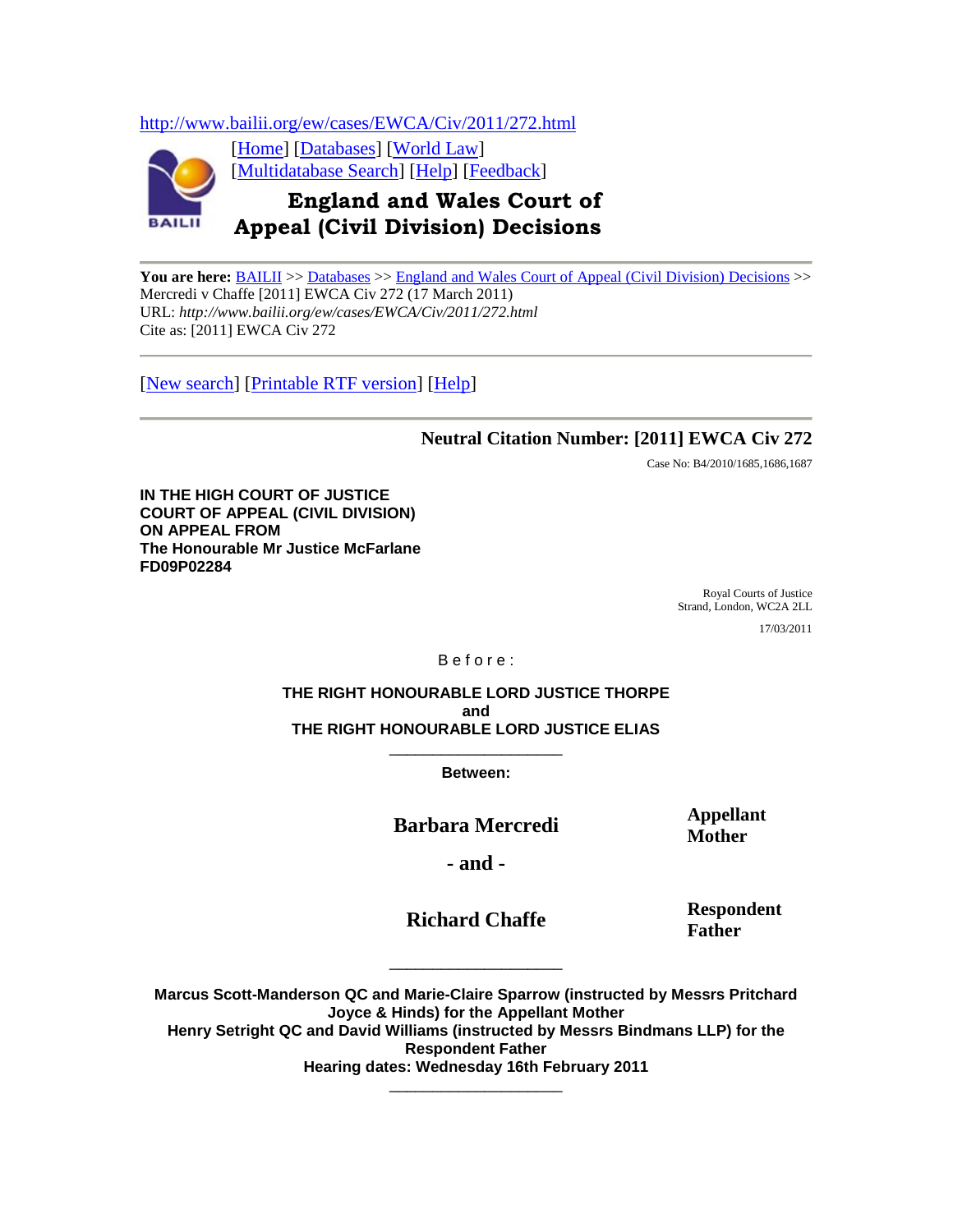# **HTML VERSION OF JUDGMENT** \_\_\_\_\_\_\_\_\_\_\_\_\_\_\_\_\_\_\_\_

# Crown Copyright ©

### **Lord Justice Thorpe:**

1. During the course of the preparation and argument of this appeal the field of national and international family law surveyed has been far flung. However, in the end, all reduces to the usual familiar questions:

i) Did the judge have jurisdiction to make orders in relation to Chloé, the infant child of the parties to the appeal?

ii) If yes, were the orders that he made in the exercise of his discretion plainly wrong?

- 2. Before those questions can be answered, much ground must be covered.
- 3. The Appellant mother is French, having been born in La Réunion in 1977.
- 4. The father is a year older. He is English and was born in Surrey.
- 5. La Réunion is an island in the Indian Ocean and a dependant territory of France. For administrative purposes it is a department of France. The Code Civil is applied in its courts and, like any other departement it has its cour d'Appel. For the purposes for all that follows it can be treated not as some insular dependency but as any other department of France.
- 6. The mother arrived in this jurisdiction in 2000 and obtained employment in due course with Thompson Airlines. The parties begun to co-habit either in 2005 or in 2007, a cohabitation that ended on 16<sup>th</sup> August 2009, five days after Chloe's birth on 11<sup>th</sup> August. Friction over the pregnancy and the responsibilities that flowed from Chloé's arrival seem to have played a large part in the breakdown of her parent's relationship.
- 7. Certainly the father wanted to play a very active part in Chloé's life. He wanted to be named on her birth certificate and he wanted parental responsibility by agreement. He achieved neither.
- 8. It is equally clear that the mother felt pressurised by his demands and resisted any suggestion of shared parenting.
- 9. On 28<sup>th</sup> September, the father sent the mother a mediation form with an ultimatum that if she did not sign it he would issue proceedings by 5<sup>th</sup> October.
- 10. On  $6<sup>th</sup> October$ , the father saw Chloe for contact. On  $7<sup>th</sup> October$ , having made considerable preparations, the mother returned to her family on La Réunion without notifying the father of her exodus.
- 11. However the father knew enough to engage his Mackenzie friend to make a telephone application out of hours to Holman J, who, on  $9<sup>th</sup>$  October, chanced to be on duty. He made a common form location order.
- 12. On 10<sup>th</sup> October, the father received a postcard which the mother had posted from the airport which left him in no doubt that she had gone home with Chloe.
- 13. On Monday 12<sup>th</sup> October, the father appeared before Holman J in the applications list. He had issued an application on Form C100 for section 8 orders. He had issued an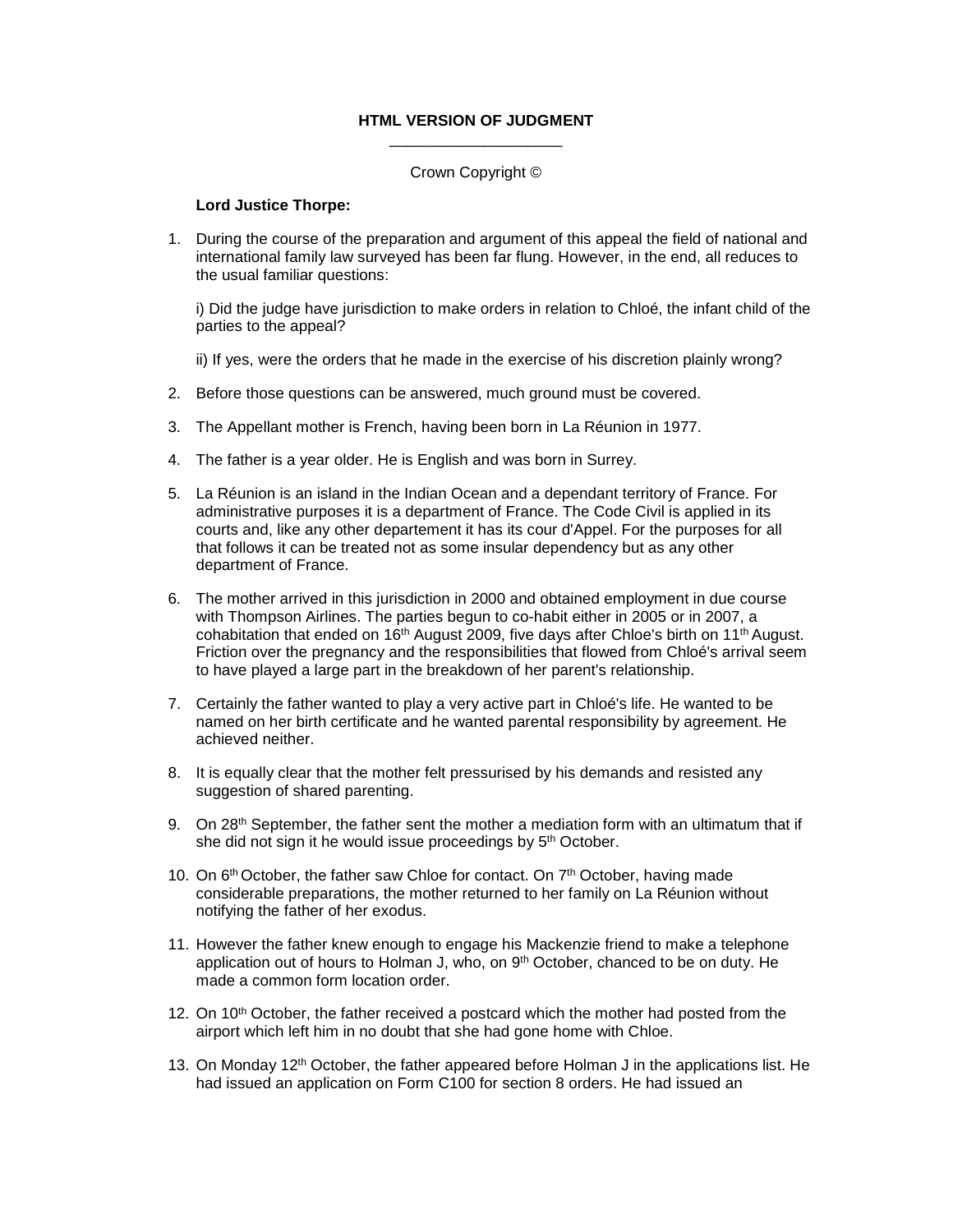application for parental responsibility on Form C1. On Form C1A, in specifying the steps or orders that he required, he included:

"The Hague Convention to be engaged in order to begin the process for Chloé to be returned and these matters to be addressed."

- 14. As well as the Form C1A there was a position statement in which he requested that Chloé be made a Ward, that he be granted parental responsibility and that Chloé and her mother be brought back to the United Kingdom under a Hague Convention return order or equivalent UK order. These procedures were no doubt a credit to the skill of his Mackenzie friend. The resulting order was comparatively brief and to the effect that the mother forthwith return Chloé to the jurisdiction in preparation for a further hearing within two days of the return.
- 15. On 15<sup>th</sup> October the father next invoked the international family law instrument, namely the 1980 Hague Convention on the Civil Aspects of International Child Abduction. That application was duly transmitted by the London Central Authority to the Paris Central Authority.
- 16. On 28<sup>th</sup> October the mother applied in La Réunion for a ruling as to habitual residence, parental responsibility, residence and contact. On 15<sup>th</sup> December, the father's application for a return order under the Convention was issued in the La Réunion court and listed for hearing on 1<sup>st</sup> February.
- 17. Why did the father not then await the outcome of his pending Convention application? Perhaps apprehensive of failure on 26<sup>th</sup> January 2010 he issued an originating summons in London for an order that Chloé be made a Ward and for a string of declarations as to Chloé's habitual residence, jurisdiction, rights of custody and wrongful retention.
- 18. On that same day he applied to Bodey J, presumably as the applications judge. On the undertaking to have the originating summons issued and the affidavit sworn Bodey J. adopted a fulsome order which included, at paragraph 2, the immediate return of Chloé, all endorsed by a penal notice. The order also provided for evidence from the mother by 16<sup>th</sup> February and a return date on 26<sup>th</sup> February.
- 19. In La Réunion the father's Hague application was adjourned on  $1<sup>st</sup>$  February to a final hearing on 22<sup>nd</sup> February. On that date judgment was reserved.
- 20. On  $23<sup>rd</sup>$  February, the mother's French lawyers filed evidence in preparation for the hearing in London on 26<sup>th</sup> February, asserting that Chloé's removal was lawful, that Chloé had immediately acquired habitual residence in France and that the English courts had, accordingly, no jurisdiction.
- 21. On 26th February it was Holman J who made the case management direction providing for the filing of evidence and the attendance of the parties at a final hearing fixed for  $15<sup>th</sup>$ and 16th April.
- 22. On 15th March 2010 the court in La Réunion dismissed the father's application for summary return on the ground that he had not satisfied the requirements of Article 3 by demonstrating that he was exercising rights of custody immediately before Chloé's removal.
- 23. On the following day the mother's French lawyers filed such evidence that she wished to be considered at the London hearing, making it plain that she would not be present at that hearing and advising that her application of 24<sup>th</sup> October, would, following the refusal of the return order, be heard in La Réunion on 31<sup>st</sup> May.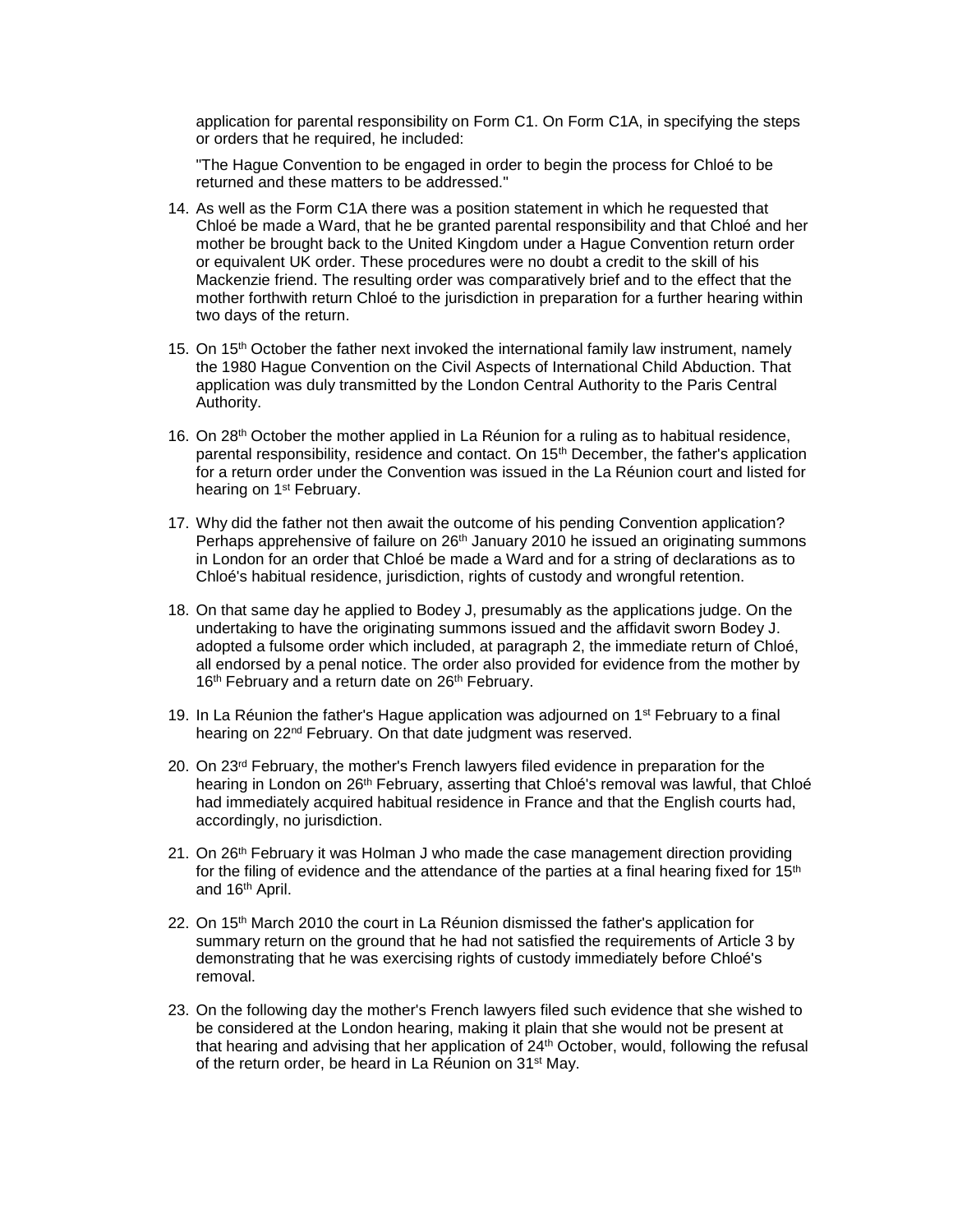- 24. In late March the London Central Authority notified the father's wish to appeal. The Paris Central Authority required some basis or some further evidence for an appeal.
- 25. In the absence of the mother McFarlane J, before whom the final hearing in this jurisdiction was listed, required only the  $15<sup>th</sup>$  to dispose of the fixture. The order that emerged was, I believe, crafted by Mr David Williams who appeared for the father. It is four pages long. The seventh recital is to this effect:

"And upon the court finding and declaring in the exercise of the court's inherent jurisdiction and for the purposes of Article 15 of the Hague Convention that;".

And there then followed no less than 15 separate declarations going to habitual residence, parental responsibility, rights of custody and wrongful retention.

- 26. Next comes a Penal Notice. After that there are 11 paragraphs of orders including wardship, parental responsibility to the father and that the mother return Chloé by 14<sup>th</sup> May.
- 27. Paragraph 8 of the order set up a further hearing for directions and interim contact on  $9<sup>th</sup>$ June. London was asserting continuing, and presumably long term, control.
- 28. Mr Justice Macfarlane delivered a long and careful judgment but hardly explaining the order that had resulted. To that judgment I will return in due course.
- 29. It seems that the order and judgment were proffered to the Paris Central Authority to substantiate an appeal. However that was not done until 28<sup>th</sup> May by which time the father was out of time.
- 30. On the  $31<sup>st</sup>$  May at the hearing in La Réunion the mother was given sole parental authority including the right to determine Chloé's place of habitual residence. The court rejected the London order.
- 31. By 9<sup>th</sup> June the mother had public funding and full representation in this jurisdiction.
- $32.$  On 13<sup>th</sup> July the Appellant's Notice was filed on the mother's behalf. The appeal was listed for 29<sup>th</sup> July and on that date we referred to the Court of Justice of the European Union.
- 33. Unfortunately little progress was made during the long vacation and the Reference was not accepted in Luxembourg until 8<sup>th</sup> October. The Reference was granted P.P.U. procedure and the judgment was handed down on 22nd December 2010. In answering the first question the court clarified the concept of habitual residence, particularly in the context of an infant. The second question sought guidance on the concept of rights of custody in an "institution or other body". The court found it unnecessary to embark on that territory since Chloe's removal to La Réunion had been lawful and not wrongful.
- 34. In answering the third question the court emphasised that the refusal of a return order under the Hague Convention had no effect on proceedings brought earlier and still pending in another Member State.
- 35. With the aid of those answers the mother's appeal was restored for further argument on 16<sup>th</sup> February. In preparation for that hearing the Court received an addendum skeleton argument for the mother settled by Mr Scott-Manderson QC and Ms Marie-Claire Sparrow running to some 20 pages. The supplemental skeleton argument, settled by Mr Setright QC and Mr David Williams for the father, extended to some 39 pages.
- 36. Happily it is unnecessary to record or to consider the majority of the points of law and other issues so extensively canvassed. During the lunch adjournment, at the court's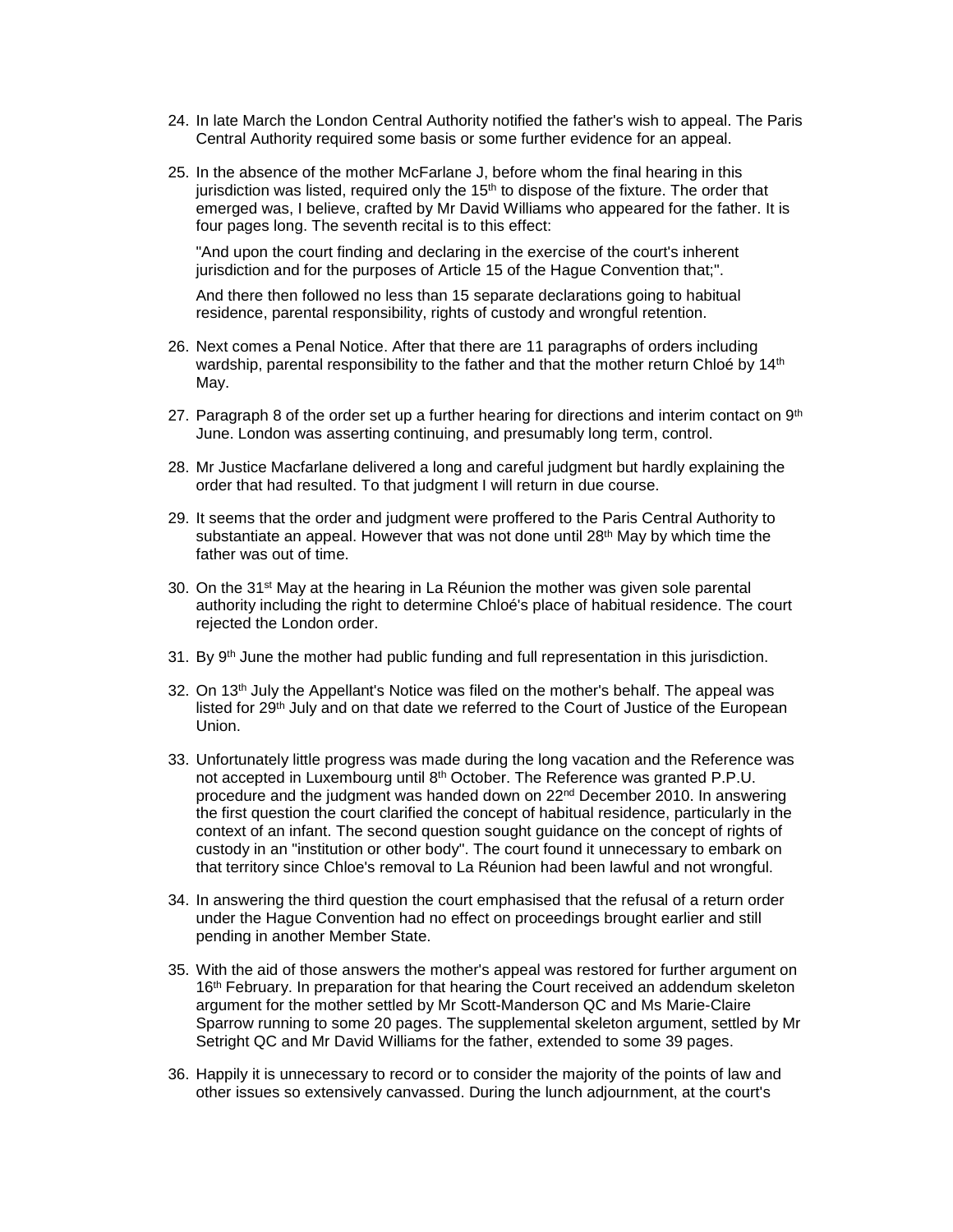request, Mr Scott-Manderson distilled his submissions to half a side of A4. Mr Setright's distillation was not much longer.

### **The judgment below**

37. In the first six paragraphs the judge introduced the issue. The heart of this introduction lies in paragraphs 3 and 4 as follows:

"3. The father, upon discovering that the mother had left her accommodation, and no doubt fearing that she had indeed gone abroad, took steps on Friday 9th October 2009 to issue an urgent application initially in local County Courts and then by using the emergency out-of-hours facility in the High Court, he achieved a Location Order and orders requiring Chloe to remain in the jurisdiction from Mr Justice Holman. Those orders were reconsidered at a hearing on the following Monday, 12<sup>th</sup> October 2009. On that occasion, the father issued various applications for residence and other s.8 orders. The court made orders requiring Chloé to be returned to this jurisdiction. As I will record, in due course, there have been proceedings in La Réunion – the effect of which is that the father's application under the Hague Convention for Chloé to be returned has been dismissed by the French Court in La Réunion. That court is now seised of an application as to Chloé's long-term welfare which is to be heard in the coming weeks. The father's application before this court today is for declarations and orders designed to achieve Chloé's repatriation to this jurisdiction.

4. The father is represented by counsel, Mr. David Williams, today who has mounted a forceful and varied array of legal arguments. Before I turn to those, it is right to record that the matter has proceeded on the basis that the mother is not present at the hearing or represented before this court today."

- 38. In the two following paragraphs McFarlane J accepted the submission that she could have obtained public funding and had been advised by the father's solicitors in writing to her lawyer how to achieve representation.
- 39. In paragraphs 7-20 the judge recorded the background history with characteristic economy and accuracy.
- 40. In paragraphs 21-23 he summarised the father's case and in paragraph 24 the mother's case. At the end of paragraph 24 he identified his task thus:

"In the light of these conflicting submissions it is plain that the central issue – that goes to the core of both the primary case of the father and that of the mother – is whether or not Chloe was habitually resident in England and Wales on the evening of 9th October 2009 when Mr Justice Holman made his initial orders."

- 41. In relation to that direction it is to be noted that one result of the reference to the Court of Justice is to establish the 12<sup>th</sup> rather than  $9<sup>th</sup>$  October as the relevant date for the determination of Chloé's habitual residence.
- 42. In paragraph's 25-32 McFarlane J directs himself as to the law, weighs in the balance the relevant facts and circumstances and expresses the conclusion "that the mother has failed to discharge the burden of proof (which is upon her) sufficiently to establish that she had left England with the settled intention of not returning here and with the intention of taking up long term residence in France."
- 43. The judge then states his conclusions. These are the crucial paragraphs and I therefore set them out in full:

"The consequence of this finding is that: First of all, Chloé was still habitually resident in England at the moment that both the English court and the father achieved rights of custody in relation to her and the English court made orders requiring Chloé to remain in this jurisdiction or be returned here; secondly the father therefore asserts that as at that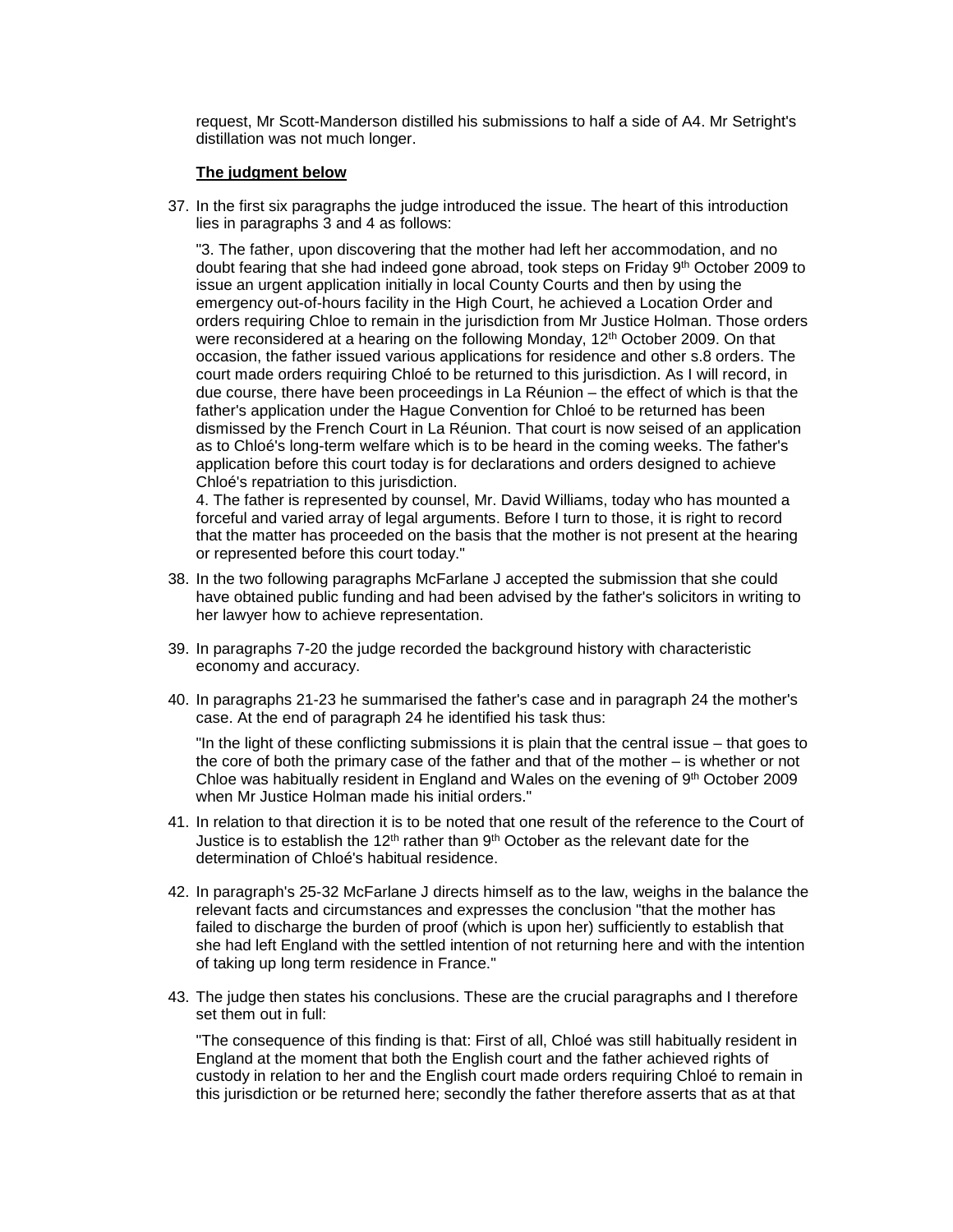date Chloé was still habitually resident here and that, therefore, this court has jurisdiction under Articles 8, 10 and 19 of Brussels II Revised to make continued orders in her favour. In relation to Article 8, it is in attractively short and plain terms:

'The courts of a Member State shall have jurisdiction in matters of parental responsibility over a child who is habitually resident in that Member State at the time the court is seised.'

The court was seised of Chloé's welfare on the evening of 9th October 2009. I have found that she was still habitually resident here at that time and this court in England and Wales, therefore has jurisdiction for her. It is not necessary for me to refer to the details of Articles 10 and 19, but I find that they also apply.

Therefore, on the basis that I have just described and subject to fine-tuning, I will approve the various declarations and orders that Mr. Williams invites the court to make. I am satisfied in doing that – on the basis of the decision of Mr Justice Bodey in the case of *A v B* [2009] I FLR 1253 that it is appropriate and, indeed, necessary for the English court to have a jurisdiction to make declarations of this sort in the absence of an expressed request from a foreign court where a parent has removed a child unilaterally from the jurisdiction – I therefore accept that I have jurisdiction and accept that the facts of this case make it desirable for such declarations to be given.

This judgment will no doubt, in due course, be translated and despatched to La Réunion. I hope that all who read it there will understand, and accept that the process that I have undertaken today has been one that has had respect for and accepted the jurisdiction that was purported to be exercised by the court in La Réunion. The court has had before it a far greater array of evidential material than is likely to have been before the court in France. I have tried to summarise that in as much detail as possible so that those in La Réunion who may read this judgment will understand the overview that I have been able to be given today from all that material. I hope the court in La Réunion will also understand and respect the decision to which this court has come as a matter of law for the reasons that I have given. I hope also that the court in La Réunion will hear what this court has said about the emotional undercurrent (as it were) as to the merits of the case. The letters that this father wrote to the mother asking for her to agree to parental responsibility being granted to him were (as I have said) unremarkable, nonconfrontational and totally appropriate. Equally, what the mother says about the father in the card that she wrote to him and the warm terms – such as they are in a short text message – that she expresses about their earlier times together are such that indicate that this is a case where these two parents, each have a valuable contribution to make to the life of this child. How they do it, where they do it, where she is and what the detailed arrangements will need to be determined by a court in due course. As a result of the decision that I have made today it is my view that that court should be the court in England and Wales and that Chloé needs to be returned to this jurisdiction with the mother, so that she (the mother) can engage fully in the process of working out just what those arrangements should be. The only yard stick the court will take in coming to that decision is to place Chloé's welfare as its paramount consideration. That is my judgment."

# **Submissions**

44. In his one page distillation Mr Scott-Manderson advances four submissions which I further summarise as follows:

i) The judge wrongly regarded the case as one of child abduction when it was, in reality, a case of lawful removal.

ii) In determining Chloé's habitual residence as at  $9<sup>th</sup>/12<sup>th</sup>$  October 2010 the judge applied the wrong test: a test drawn from old authority in the House of Lords rather than the test propounded by The Court of Justice.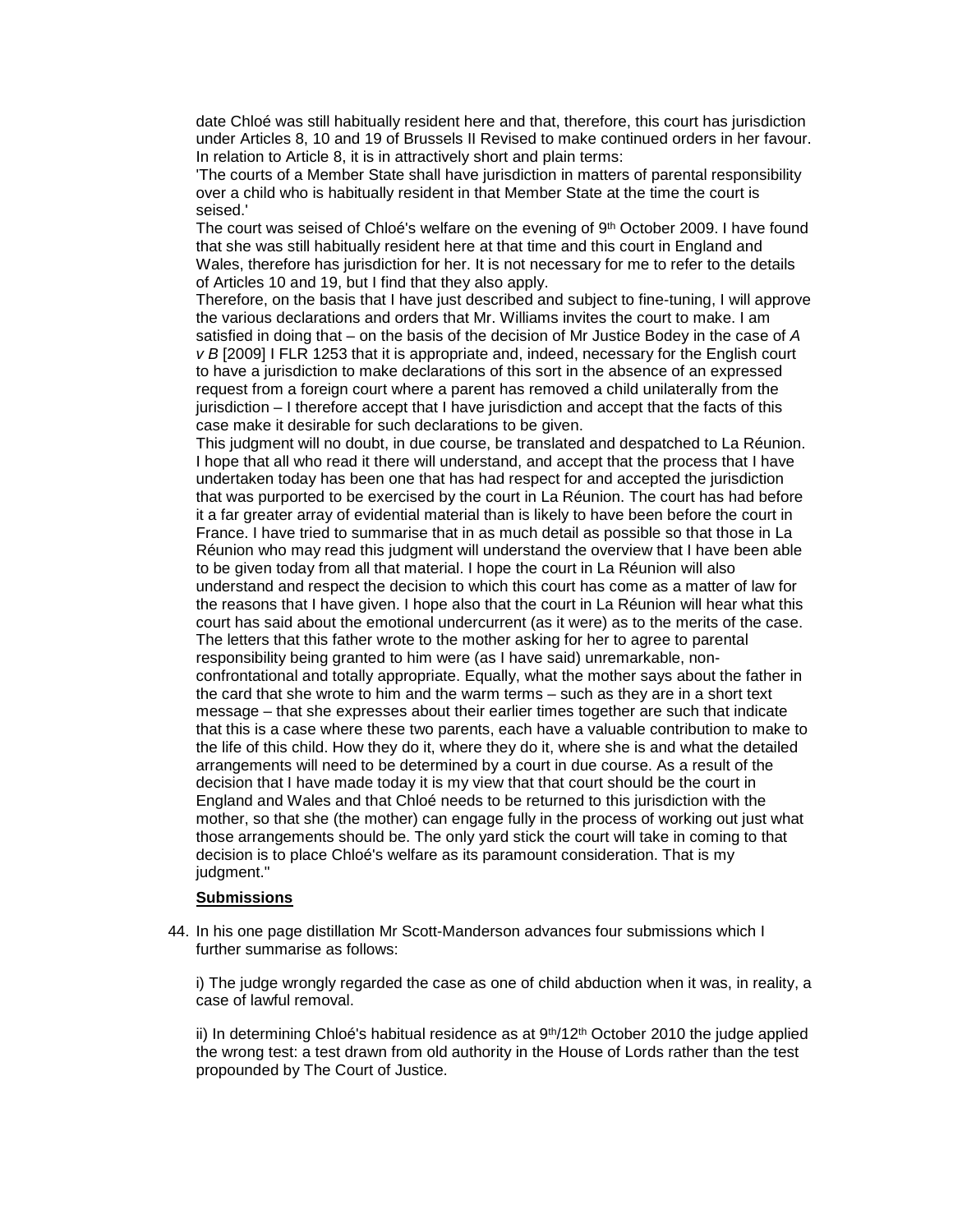iii) Even if the judge possessed jurisdiction derived from Chloé's habitual residence on 12th October 2010 he was wrong to make a declaration under Article 15 of the Abduction Convention and to order summary return.

iv) Again if there was such jurisdiction the judge was wrong not to transfer the case to France under Article 15 of Brussels II Revised.

45. Similarly I summarise the submissions advanced by Mr Setright in his helpful distillation:

i) On the crucial issue of habitual residence the judge properly directed himself in law and arrived at an unimpeachable conclusion having weighed the relevant factors.

ii) In the present case there had been not a lawful removal but a wrongful retention once the order for return was breached.

iii) As to Article 15 a transfer had not been sought and should not be considered by an appellate court lacking relevant evidence.

### **Legislative provisions**

- 46. The jurisdictional rules in relation to parental responsibility are set out in section 2 of Brussels II Revised which contains Articles 8-15. Jurisdictional provisions common to both divorce and parental responsibility are set out in section 3 containing Articles 16-20.
- 47. The scheme is simple to follow. Article 8 provides the general rule, Article 9, a very limited exception, Articles 10 and 11 deal with jurisdiction in abduction cases, Article 12 deals with prorogation, Article 13 with presence, Article 14 provides a default jurisdiction clause and Article 15 deals with transfer to a more convenient court.
- 48. Coming to the common provisions, Article 16 defines the point at which a court is seised. Article 17 requires a court to examine its jurisdiction, Article 19 is the lis alibi provision and Article 20 provides a limited jurisdiction in urgent cases.
- 49. That being the scheme it is only necessary for me to cite in full Article 8, Article 9, Article 15(1) and (2), and Article 16 together with Article 19:

### **"***Article 8*

### General jurisdiction

1. The courts of a Member State shall have jurisdiction in matters of parental responsibility over a child who is habitually resident in that Member State at the time the court is seised. 2. Paragraph 1 shall be subject to the provisions of Articles 9, 10 and 12.

# *Article 9*

Continuing jurisdiction of the child's former habitual residence

1. Where a child moves lawfully from one Member State to another and acquires a new habitual residence there, the courts of the Member State of the child's former habitual residence shall, by way of exception to Article 8, retain jurisdiction during a three-month period following the move for the purpose of modifying a judgment on access rights issued in that Member State before the child moved, where the holder of access rights pursuant to the judgment on access rights continues to have his or her habitual residence in the Member State of the child's former habitual residence.

2. Paragraph 1 shall not apply if the holder of access rights referred to in paragraph 1 has accepted the jurisdiction of the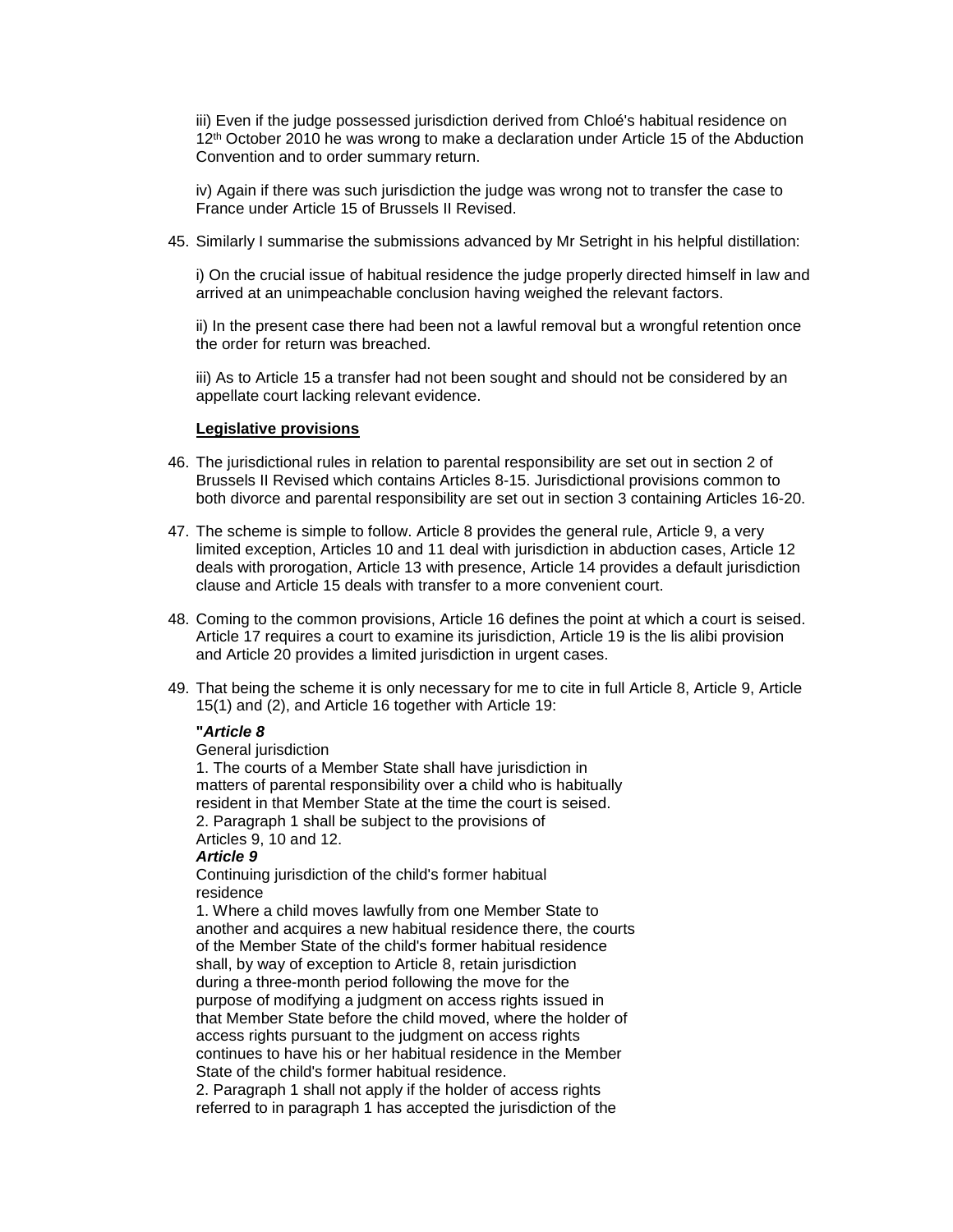courts of the Member State of the child's new habitual residence by participating in proceedings before those courts without contesting their jurisdiction.

### *Article 15*

Transfer to a court better placed to hear the case 1. By way of exception, the courts of a Member State having jurisdiction as to the substance of the matter may, if they consider that a court of another Member State, with which the child has a particular connection, would be better placed to hear the case, or a specific part thereof, and where this is in the best interests of the child:

(a) stay the case or the part thereof in question and invite the parties to introduce a request before the court of that other Member State in accordance with paragraph 4; or

(b) request a court of another Member State to assume jurisdiction in accordance with paragraph 5.

2. Paragraph 1 shall apply:

(a) upon application from a party; or

(b) of the court's own motion; or

(c) upon application from a court of another Member State with which the child has a particular connection, in accordance with paragraph 3.

A transfer made of the court's own motion or by application of a court of another Member State must be accepted by at least one of the parties.

### *Article 16*

Seising of a Court

1. A court shall be deemed to be seised:

(a) at the time when the document instituting the proceedings or an equivalent document is lodged with the court, provided that the applicant has not subsequently failed to take the steps he was required to take to have service effected on the respondent;

#### or

(b) if the document has to be served before being lodged with the court, at the time when it is received by the authority responsible for service, provided that the applicant has not subsequently failed to take the steps he was required to take to have the document lodged with the court.

### *Article 19*

*Lis pendens* and dependent actions

1. Where proceedings relating to divorce, legal separation or marriage annulment between the same parties are brought before courts of different Member States, the court second seised shall of its own motion stay its proceedings until such time as the jurisdiction of the court first seised is established. 2. Where proceedings relating to parental responsibility relating to the same child and involving the same cause of action are brought before courts of different Member States, the court second seised shall of its own motion stay its proceedings until such time as the jurisdiction of the court first seised is established.

3. Where the jurisdiction of the court first seised is established, the court second seised shall decline jurisdiction in favour of that court.

In that case, the party who brought the relevant action before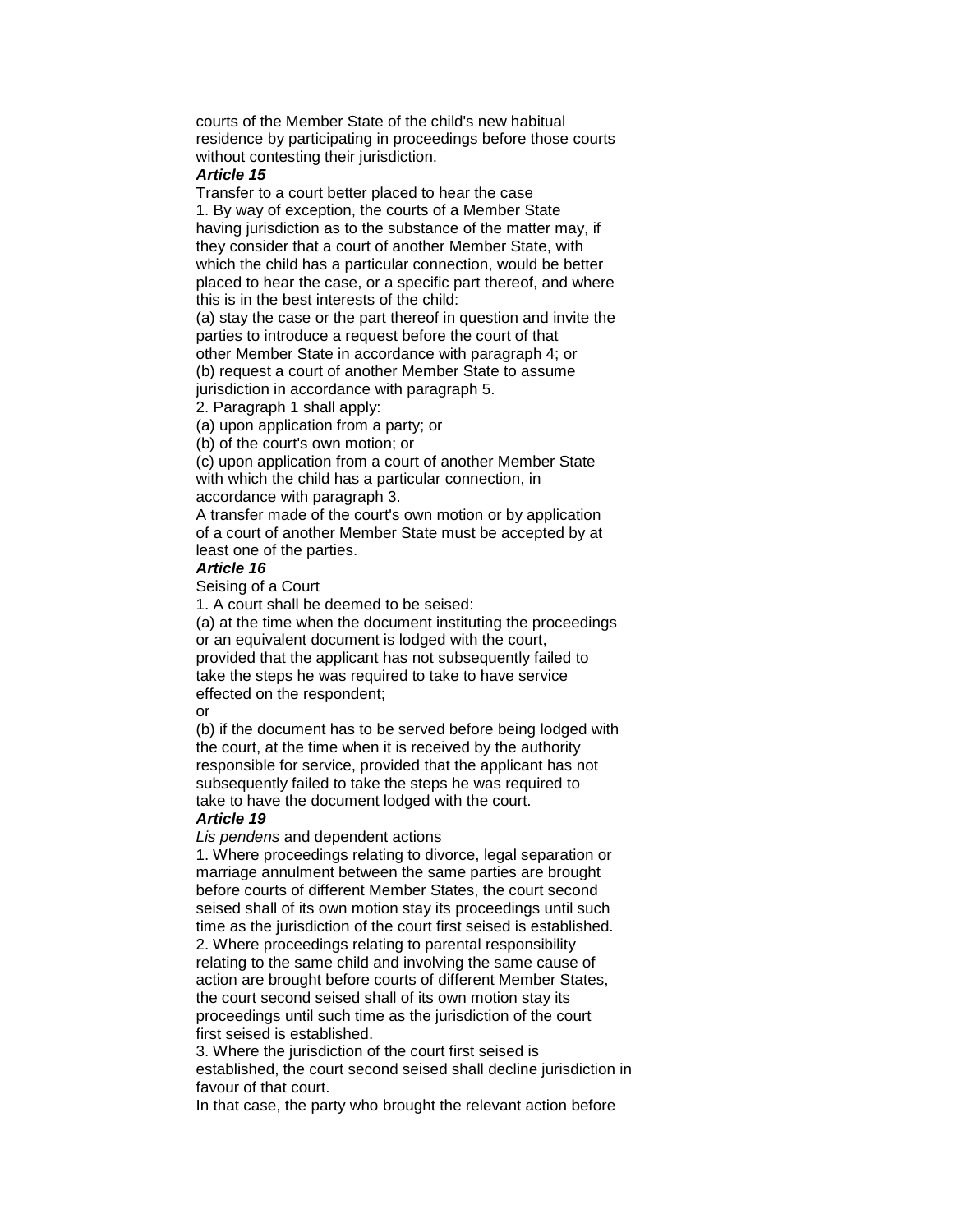the court second seised may bring that action before the court first seised."

### **Conclusions**

- 50. First I reject the submission that McFarlane J misdirected himself in law and or applied the wrong test in deciding Chloé's habitual residence. It is immaterial that he looked to the date of the 9<sup>th</sup> rather than 12<sup>th</sup> October. There was no material change in those three days. Whilst he did not explicitly refer to the decision of the Court of Justice, then available, the English authorities that he cited set a reliable course. Furthermore his subsequent evaluation of relevant factors demonstrates that he had regard to the very considerations that are pointed up by the two decisions of the Court of Justice now available.
- 51. Perhaps I quibble when I differ from McFarlane J in requiring the mother to clear two hurdles, the first the termination of the English habitual residence the second the acquisition of the French. Clearing both hurdles is necessary to enter within the territory of Article 9. However the abandonment of habitual residence in State A may leave the child in limbo for an appreciable period before habitual residence is acquired in another state. This obvious and frequent occurrence is met by the provisions of Articles 13 and 14.
- 52. My disagreement on this point is of no moment since McFarlane J concluded, for well stated reasons, that Chloé's English habitual residence had not been abandoned on 9th-12<sup>th</sup> October when Children Act proceedings were commenced. On that question therefore I conclude that Mr Scott-Manderson fails and Mr Setright succeeds.
- 53. I also accept Mr Setright's submission that a lawful removal can become a wrongful retention if a return order, made by the court of the child's habitual residence, is not complied with. Mr Setright relies upon the well known decision of the House of Lords re S (A Minor) [custody: habitual residence] [\[1998\] AC 750.](http://www.bailii.org/cgi-bin/redirect.cgi?path=/uk/cases/UKHL/1997/32.html) In particular, Mr Setright relies upon the observations of Lord Slynn at page 768.
- 54. In my opinion nothing in the Regulation invalidates those propositions. To illustrate my meaning I take the instance of a child taken by her father to Pakistan for an extended holiday of three months. 28 days after the lawful departure the mother, left behind in this jurisdiction, receives information that the father's real intention is a forced marriage. Her first resort is an application to the English court that sanctioned the holiday for a peremptory return order. Once granted and served, without compliance the lawful removal becomes a wrongful retention.
- 55. However, I accept Mr Scott-Manderson's submission that the judges below have consistently erred in almost instinctively approaching the present case as a case of child abduction. Mr Scott-Manderson relies upon the decision of the Court of Justice in case C-400/10PPU J.McB.vLE. Paragraph 58 of the judgment contained the clear statement of principle:

"That finding is not invalidated by the fact that, if steps are not taken by such a father in good time to obtain rights of custody, he finds himself unable, if the child is removed to another Member State by its mother, to obtain the return of that child to the Member State where the child previously had its habitual residence. Such a removal represents the legitimate exercise, by the mother with custody of the child, of her own right of freedom of movement, established in Article 20 (ii)(a) TFEU and Article 21 (i) TFEU, and of her right to determine the child's place of residence, and that does not deprive the natural father of the possibility of exercising his right to submit an application to obtain rights of custody thereafter in respect of that child or rights of access to that child."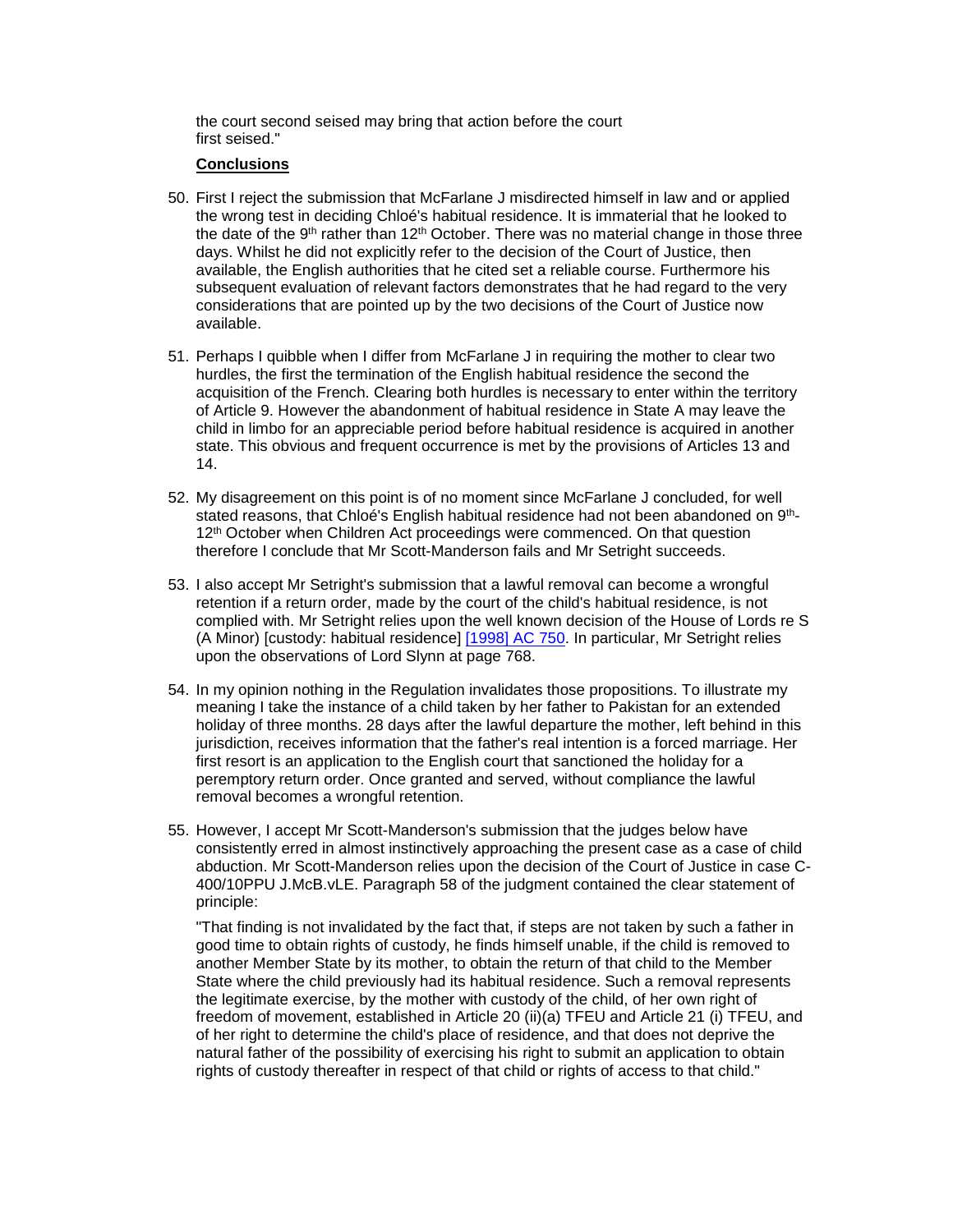- 56. In many civil law states of Europe a parent with sole rights of custody has the right to relocate to another jurisdiction without notice to the father or application to the court for permission.
- 57. Whatever may have been the mother's moral responsibility on the  $7<sup>th</sup>$  October she exercised her right of freedom of movement with her baby. There was no restriction on her right to relocate. Section 13 of the Children Act 1989 was not engaged since no residence order was in force with respect to Chloé nor did the father have parental responsibility.
- 58. The standard form location order made on  $9<sup>th</sup>$  October is not to be criticised. The father was entitled to the court's aid in establishing the whereabouts of his child. However the order of 12<sup>th</sup> October is open to criticism in that it implicitly pronounces a wrongful removal. Had the judge contemplated that the mother's removal was lawful would he have made a peremptory order? Surely at the very least that order should have been qualified by an express liberty to the mother to apply for variation or discharge without notice.
- 59. Then I look at the order of 26<sup>th</sup> January. Of course the reality is that the busy applications judge simply endorsed a draft skilfully settled by counsel. This strong order is made in advance of the issue of the originating summons. It is headed not only as a Children Act application but also in wardship and "in the matter of the Hague Convention on the Civil Aspects of International Child Abduction 1980". Was the judge mindful of the fact that the application under the Convention was in the French Court and listed for hearing five days later? Did the judge ask himself whether it was fit for him to make a peremptory return order when the making or the refusal of that relief was to be determined by the French judge so imminently?
- 60. The same points are to be made in relation to the order of Mr Justice McFarlane, the form of which I have already outlined.
- 61. Upon what acceptable basis of jurisdiction could the judge make findings and declarations "for the purposes of Article 15 of the Hague Convention 1980" when no request had been made by the judicial or administrative authorities of France under that Article and when the proceedings under the Convention had been concluded by a judgment delivered 28 days earlier?
- 62. In reality this appears to be a strategy devised by the father's counsel to persuade the London judge to manufacture ammunition to support the father's ambition to appeal the dismissal of his Hague application.
- 63. Standing back it seems to me:

i) That the father's Hague application was doomed since he could not possibly satisfy the provisions of Article 3 of the Convention.

ii) The judgment of the French court of  $15<sup>th</sup>$  March was principled.

iii) As a matter of comity and the collaboration of courts within the European Union the London judge had an obligation to support the proper conclusions of the French court or, at the least, not to enter into a litigation strategy to undermine the order.

64. The remainder of the order stakes a bold jurisdictional claim in the field of welfare determination. Where is comity in these provisions? The French court had embarked on welfare determination with the filing of the mother's application of 2<sup>th</sup> October. Following the refusal of the father's Convention application, the mother's welfare case was fixed for hearing on 31st May.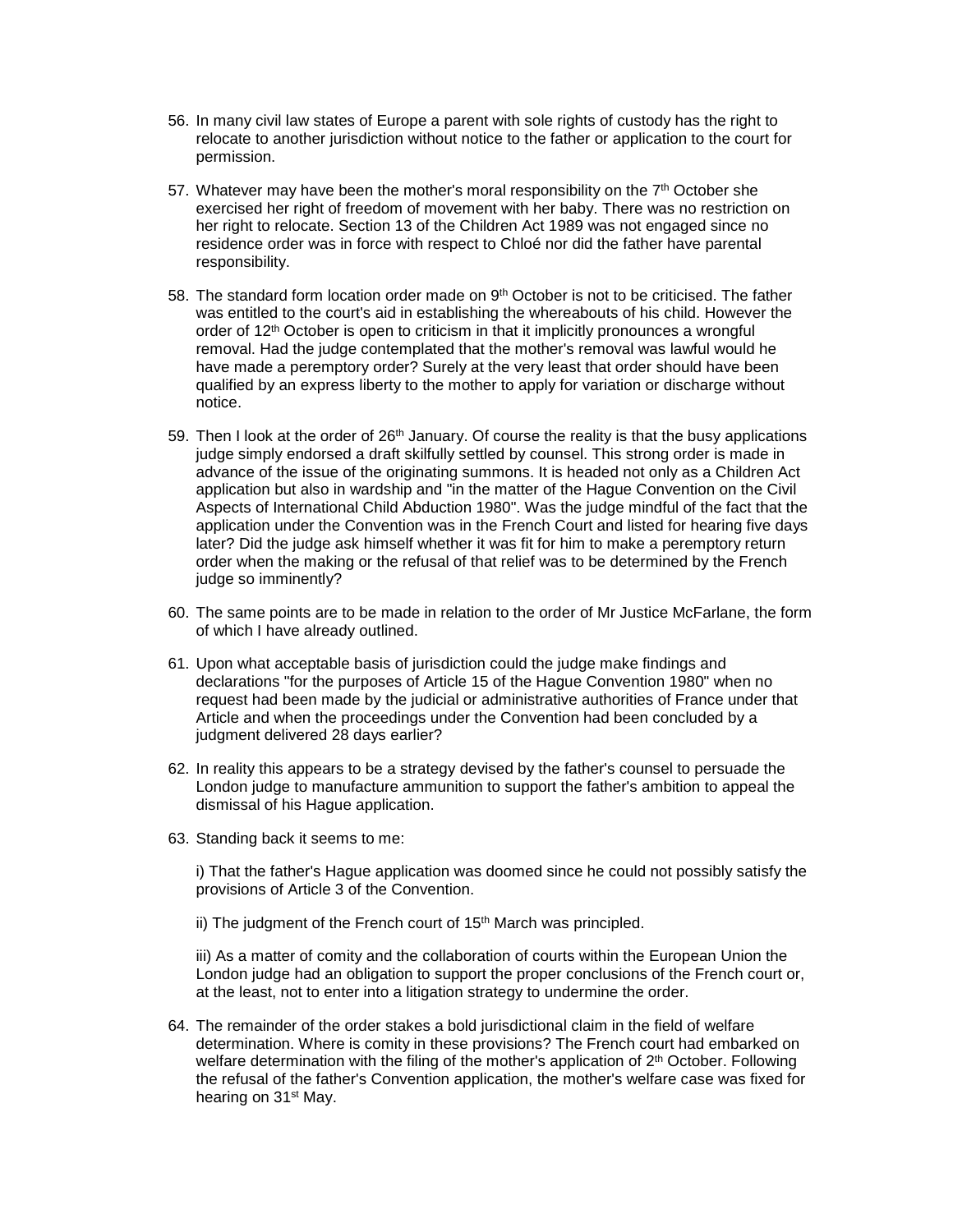65. Thus the review of these first instance orders suggests to me that an assumption was too readily and too early made that the mother was an abductor. That led the London court to make orders which are, in my opinion, increasingly exhorbitant and increasingly insensitive to the legitimate exercise of responsibility by the French court.

### **Jurisdiction**

- 66. Under this sub heading I turn to what, for me, is the most difficult area in this appeal. In the court below was McFarlane J correct in law to define the central issue as the jurisdiction of habitual residence as at 9<sup>th</sup> - 12<sup>th</sup> October 2010?
- 67. On the one hand it can be said that the general rule must be that jurisdiction is established in the State of the habitual residence of the child at the time the court is seised. Once seised that court retains jurisdiction even if the child changes habitual residence during the course of the proceedings. This is the principle of petuatio fori. It is a practical rule to prevent one party from aborting proceedings by a tactical move during their course. Thus it can be argued that the issue of Children Act proceedings fixed jurisdiction in London until the termination of the proceedings.
- 68. On the other hand there are difficulties in the application of the principle in this case. On  $9<sup>th</sup>$  -12<sup>th</sup> October the father twice moved the applications judge over a weekend of great uncertainty. His application served the purpose of establishing that Chloe was no longer in this jurisdiction. It also produced a peremptory return order, unqualified and with scant if any investigation of the mother's rights. I will label that the first phase.
- 69. The second phase commenced with the father's application for a return order under the relevant instrument of international family law, the Hague Convention. It is to be noted that he did not seek to enforce the return order of Holman J. It became part of the history and something vainly relied upon within the presentation of his Hague application in the French court. Nor did he further pursue his C1 application for parental responsibility.
- 70. Phase three commences with the issue of the originating summons in wardship on  $26<sup>th</sup>$ January. The order of that day set up the hearing of 15<sup>th</sup> April.
- 71. What then was before McFarlane J on the latter date? Phases one and two were simply history. It can be said that the real application before the court on 15<sup>th</sup> April was the application of 26<sup>th</sup> January in wardship. Despite the heading it was not in the matter of the Hague Convention. Merely adding the Children Act 1989 to the heading did not mean that it was the continuation of the process commenced on  $12<sup>th</sup>$  October.
- 72. Of course the contrary argument is that the application in Form C1 had never been determined and was the foundation for the grant of parental responsibility expressed in paragraph 2 of the order of McFarlane J.
- 73. On that slender thread hangs the heavy weight of the order that McFarlane J was persuaded to make.
- 74. The perpetuating nature of jurisdiction in the court first seised is certainly not eternal. Article 9 expressly caters for the transfer of jurisdiction following the transfer of habitual residence. In domestic proceeding under the Children Act 1989 it is generally very difficult to label any order as final. In these days of increasing mobility children often change their place of habitual residence, perhaps several times, during their minority.
- 75. Plainly if the question to be asked was "where was Chloé habitually resident on 26<sup>th</sup> January?" the balance swung heavily to France. Furthermore by 26 January under the lis alibi rule France was seemingly first seised.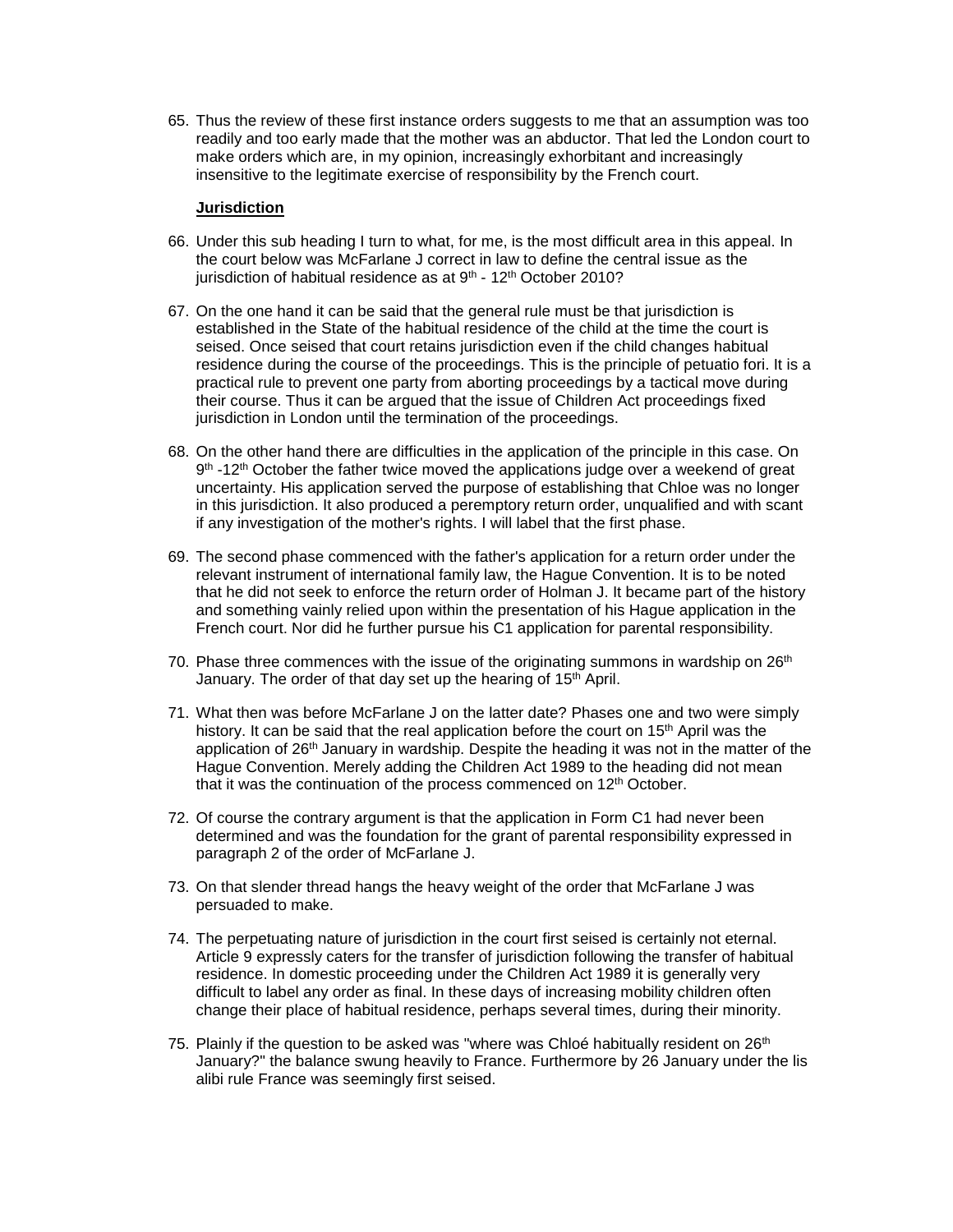76. However there are difficulties in the area of seizure. In its ruling at paragraph 26 the Court of Justice observed:

"It must be observed that the referring court proceeds from the premise that it was 'seised', within the meaning of Articles 16 of the Regulation on 12th October 2009 at the latest. It is for that court to determine that matter as necessary."

77. The judgment amplifies this observation in paragraph 43 as follows:

"Accordingly, it was only on 12<sup>th</sup> October 2009, subject, as made clear in paragraph 26 of this judgment, to the referring court's determination that Mr Chaffe did not subsequently fail to take the steps he was required to take to have service effected on Ms Mercredi, that the High Court of Justice of England and Wales is deemed to be seised."

- 78. The point made by the court is, of course, that seizure is only achieved under Article 16 if the application is lodged with the court and subsequently duly served.
- 79. Mr Scott-Manderson asserts that the C1 and C100 applications were not duly served. Mr Setright counters by asserting that the mother's application of  $28<sup>th</sup>$  October was not duly served.
- 80. The question of seizure within the terms of Article 16 was not raised or investigated below and I would decline to enter the territory.
- 81. Obviously without determination it is impossible to apply the lis alibi rule.
- 82. However, I have reached the clear conclusion that McFarlane J should not have claimed jurisdiction on 15<sup>th</sup> April 2010.
- 83. In my judgment the orders of  $9<sup>th</sup> 12<sup>th</sup>$  October and the applications of 12<sup>th</sup> October were not truly live. The father might have pursued them consistently to achieve his desired goals. He elected not to do so but to issue the originating application for return under the Convention. His issue on 26<sup>th</sup> January implicitly recognises that his initial without notice applications, and the orders that they produced, were no longer to be relied upon. McFarlane J was specifically conducting final hearings on the applications of 26<sup>th</sup> January. The question therefore was where was Chloé habitually resident on that date? Manifestly the answer was not in England and Wales.
- 84. Furthermore under the lis alibi rule the probability was that the mother's application of  $28<sup>th</sup>$ October in France seised the French court first. That probability could only be excluded by evidence that her application had not been properly served within the terms of Article 16.
- 85. My conclusion therefore is that McFarlane J was wrong in law to assert welfare jurisdiction expressed in immediate directions and the fixture of a further directions hearing on 9<sup>th</sup> June 2010.
- 86. A without notice application which did not disclose that the removal of the child was lawful should not fix jurisdiction in proximity to the court of the child's acquired habitual residence.
- 87. In any event the purported declarations said to be pursuant to Article 15 of the Convention were in my judgment unprincipled.
- 88. Were I wrong in my conclusion that McFarlane J did not have jurisdiction on 15<sup>th</sup> April 2010, I would still hold that the orders which he made for the continuing welfare investigation in this jurisdiction were plainly wrong. They were wrong because they ignored the following realities: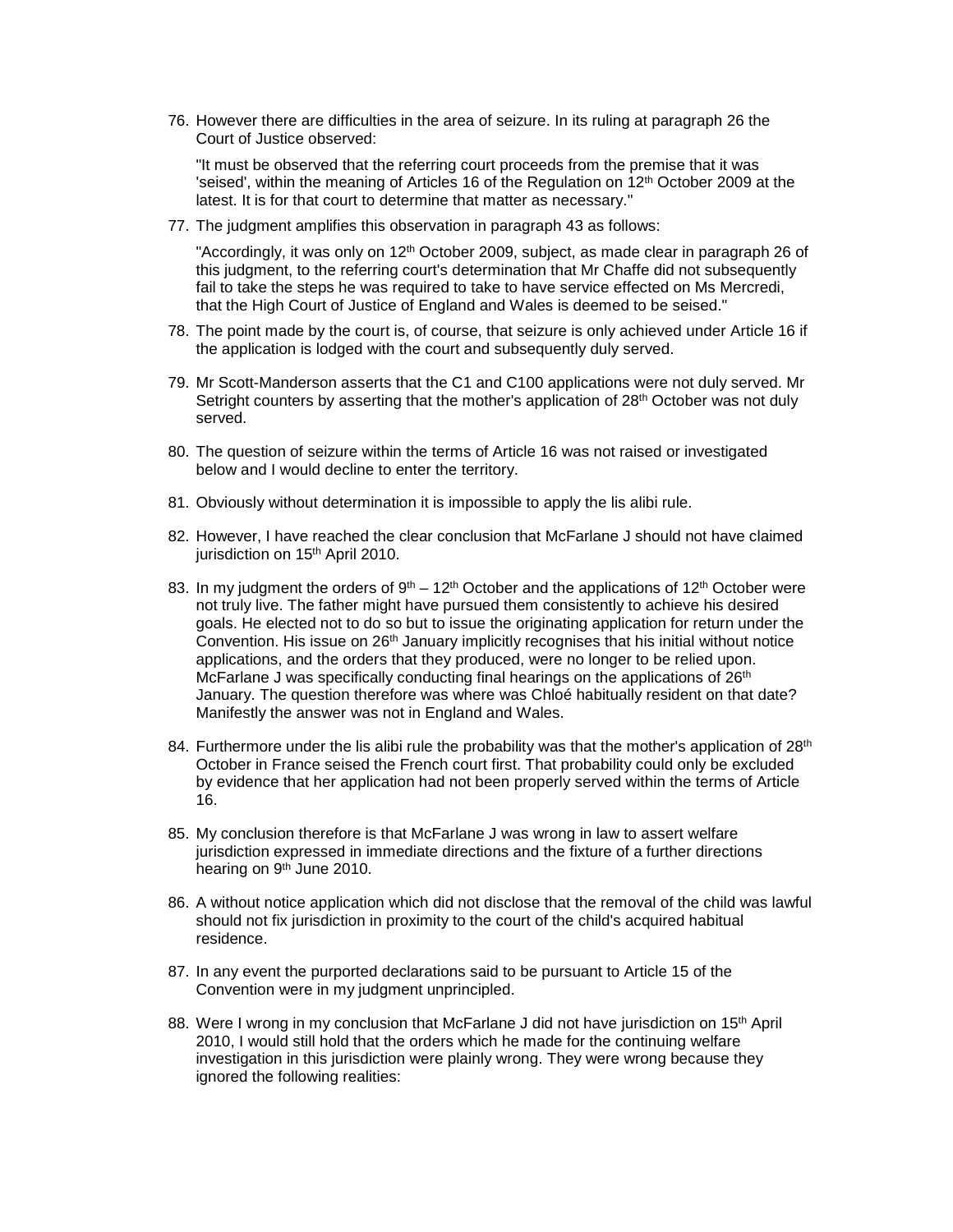i) The mother was habitually resident in France, had no intention of returning to this jurisdiction and orders for her return were likely to continue unenforced.

ii) Chloé was habitually resident in France and equally unlikely to resume habitual residence in this jurisdiction.

iii) The mother and Chloé were French nationals by virtue of which, in addition to their habitual residence, they had a strong connection to the French court.

iv) The French court had embarked upon the welfare investigation and had set a time table which gave the strongest indication that final orders would first be achieved in France.

v) Whilst both courts were equally qualified to rule on welfare issues the French court had the advantage of the child's presence within the jurisdiction, facilitating investigation as to home circumstances, standards of care and any issues surrounding education and health.

vi) Concurrent proceedings in two jurisdictions investigating and determining the same issues are inevitably wasteful and counter to the European concept of a European area of freedom of movement and justice.

vii) These considerations together required consideration of an Article 15 transfer of the courts own motion if not requested, to avoid either a race or a fight between the two courts.

- 89. Judicial collaboration in cross-border family disputes within the European Union is, as is now well known, at a stage of advanced development. There are regular meetings of the European Judicial Network devoted to family law and practice. Additionally most European Member States have nominated a judge with responsibility for Brussels II Revised business. France have recently appointed Judge Benedicte Vassallo. It is fundamental that where two judges are plainly dealing with the same family dispute in two different jurisdictions they should communicate and collaborate. They should not advance rival and competing claims for the responsibility to impose solutions on the warring parents.
- 90. There was surely, in the present case, every opportunity for the English judge and the French judge to discuss the niceties of which court held primary jurisdiction, particularly after the dismissal of the father's Convention application. In any event that was not the decisive question. The decisive question was which court was better placed to hear the case. It is not difficult for two wise and experienced judges to reach, with amity, a shared view as to which is better placed to hear the case.
- 91. Standing back there are a number of self-evident propositions. The first is that for the foreseeable future the Appellant is likely to be living in France and the Respondent in England. Second for the same period Chloé is likely to be living with the Appellant. Third, the only live issue presently discernible is when and where the Respondent should have contact. Fourth, if negotiation cannot resolve that an access order must be made by one court or the other. Fifth, any access orders made are automatically enforceable in any other Member State under the provisions of Article 41. Sixth, this should be a straightforward and not a costly exercise. Were the costs of phase one, phase two, phase three, two hearings in this court and the reference to Europe summated a shockingly disproportionate figure would emerge. For the reasons given in this judgment I would set aside the order below in such a way as not to deprive the father of parental responsibility.
- 92. Where does that leave the parties? There has been no further investigation or determination of merits and welfare since the filing of the Appellant's Notice. We have no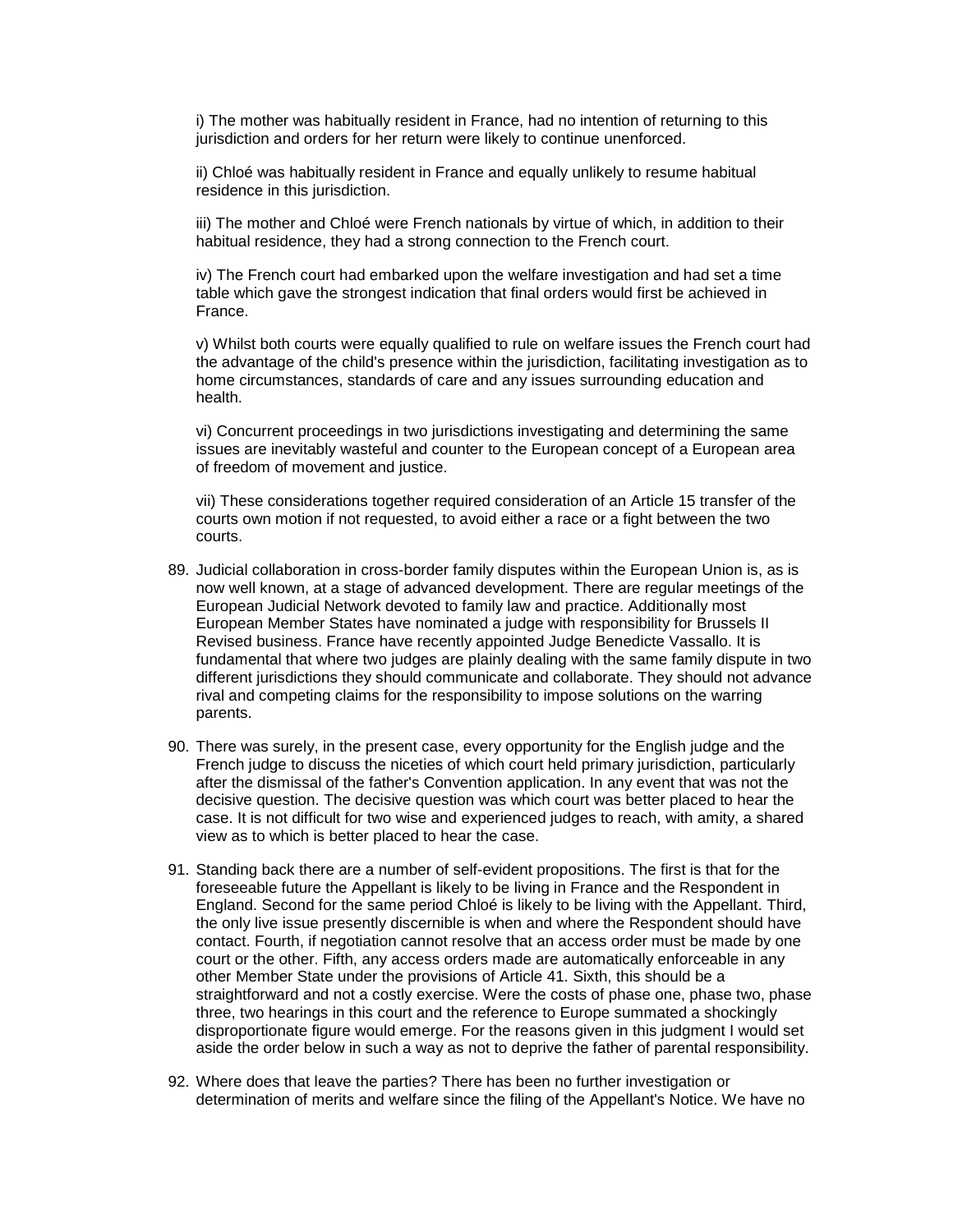information as to what is the present state of the welfare proceedings in France. We know that the hearing of the mother's application on  $31<sup>st</sup>$  May 2010 resulted in a judgment of 23<sup>rd</sup> June which was appealed by the father on 9<sup>th</sup> September 2010. During the course of argument, we were only told that appellate proceedings are on foot in France.

93. Both parents are trapped in a long legal fight which must have damaged both. Fortunately Chloé is too young to be conscious of this. There is every indication that both parents are decent and sensitive. The sooner they and their lawyers lay down their weapons and seek other ways of expressing their parental responsibilities, the better it will be for all three members of the family.

### **Lord Justice Elias:**

- 94. I gratefully adopt the analysis of the facts and legal issues set out by Thorpe LJ. I agree with him that the appeal should be permitted, but I would do so on the grounds that in the particular and unusual circumstances of this case, MacFarlane J ought to have considered of his own motion whether to transfer jurisdiction over matters relating to parental responsibility to the courts in France pursuant to Article 15 of Brussels II Revised, and that for the reasons given by Thorpe LJ in paragraph 88 above, had he done so, he would have concluded that it was in the best interests of the child that the French courts should exercise jurisdiction over parental rights.
- 95. I also respectfully agree that it was unfortunate that the judge sought to make declarations under Article 15 of the Hague Convention in circumstances where the French courts had already determined the Hague Convention application against the father, and where an appeal was pending. No request for assistance had been made by the French court and the relief granted appears to undermine its decision. It may be, as Mr Setright QC contends, that the French court did not adequately address the Hague principles. Having found that the mother had not unlawfully abducted the child when she took her out of the country because the father had no rights of custody at that time, the court ought to have also considered whether there had been a wrongful retention. Counsel submits that there was a wrongful retention, and in that sense an abduction justifying immediate return, once Holman J on the 12 October had ordered the child's return and his order was not complied with, as in *Re S* [\[1998\] AC 750.](http://www.bailii.org/cgi-bin/redirect.cgi?path=/uk/cases/UKHL/1997/32.html) I accept that the French judgment makes no reference to this argument, and it is not entirely clear that it was ever advanced. But that issue should have been pursued in the French appeal, and no doubt it would have been had the appeal not been out of time. I do not think that it was appropriate for the English court to engage with that question absent any request from the French court.
- 96. My reservations, which I express with great diffidence in view of my Lord's unrivalled experience in this field, concerns the alternative ground on which Thorpe LJ has determined this case, namely that the October application had become spent by the time the wardship proceedings were commenced in January and that by then the French courts were properly seised of the case being first in the field, and they had determined that they should exercise jurisdiction. I would prefer not to decide the case on that basis for the following reasons.
- 97. The effect of Article 19 of the Brussels II Convention is that once an application relating to parental responsibility has been made to the English court, it has to determine which court should thereafter exercise jurisdiction. Admittedly this assumes that there was proper service under Article 16 but that was not put in issue until the appeal, and I agree with Thorpe LJ that we cannot look into that matter now. Whether the English court had jurisdiction in turn depended on whether the child was still habitually resident in England on the date the relevant application was made. That judge held that the relevant date was October when the telephone application was made to the judge. In fact the Court of Justice of the European Union held that it was 12 October, but nothing turns on that. I